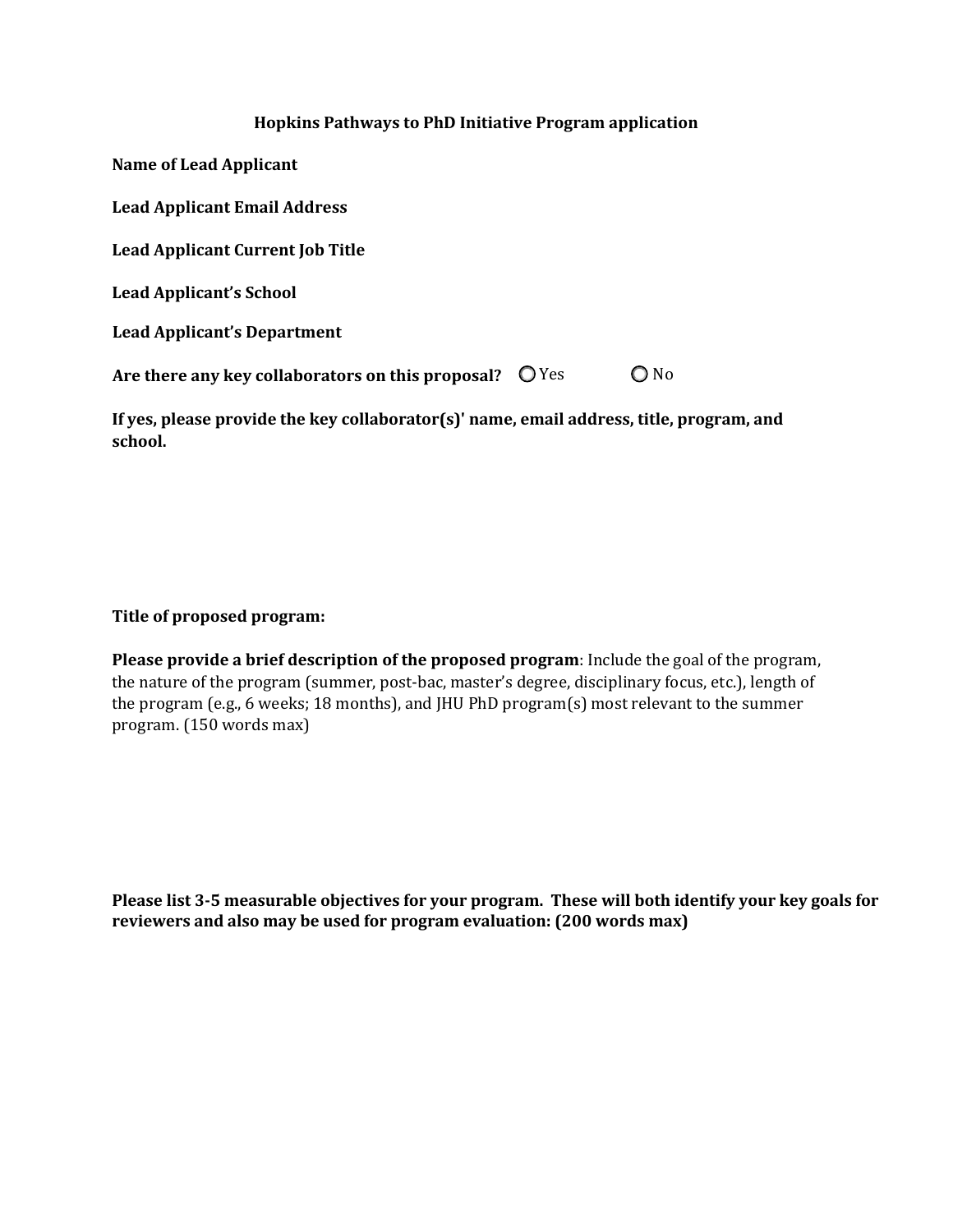**Please provide a more detailed description of the core components of the program:** Include information on the amount or type of course work; type of research or scholarly experiences), how program will be structured in terms of student experience, and other key components or distinguishing features of the proposed program. (600 words max)

**Please describe the target audience,** the **outreach strategy,** and **recruitment plan** so that target students will know about your program**:** (150 words max)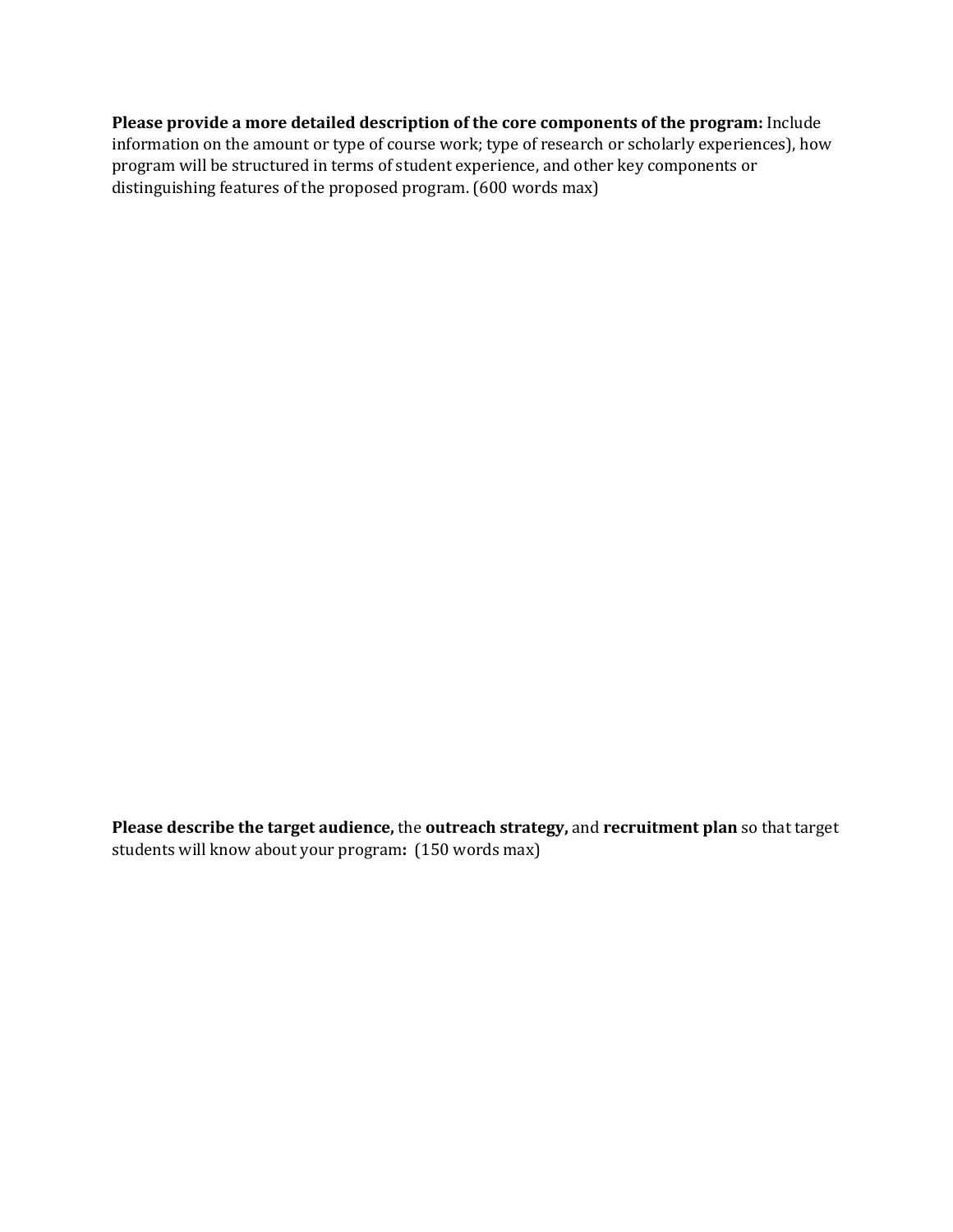**Please describe the** (a) **the number of students** you expect to participate each year and over the course of the whole initiative; (b) the **admissions and selection criteria** (what will you look for in applications)**;** (c) **admissions process** (who will be on the admissions committee, etc.): (300 words max)

**Please describe the director and leadership of the program** including members of the oversight committee; describe their background and qualifications to lead a pathways program of the type proposed: (300 words max)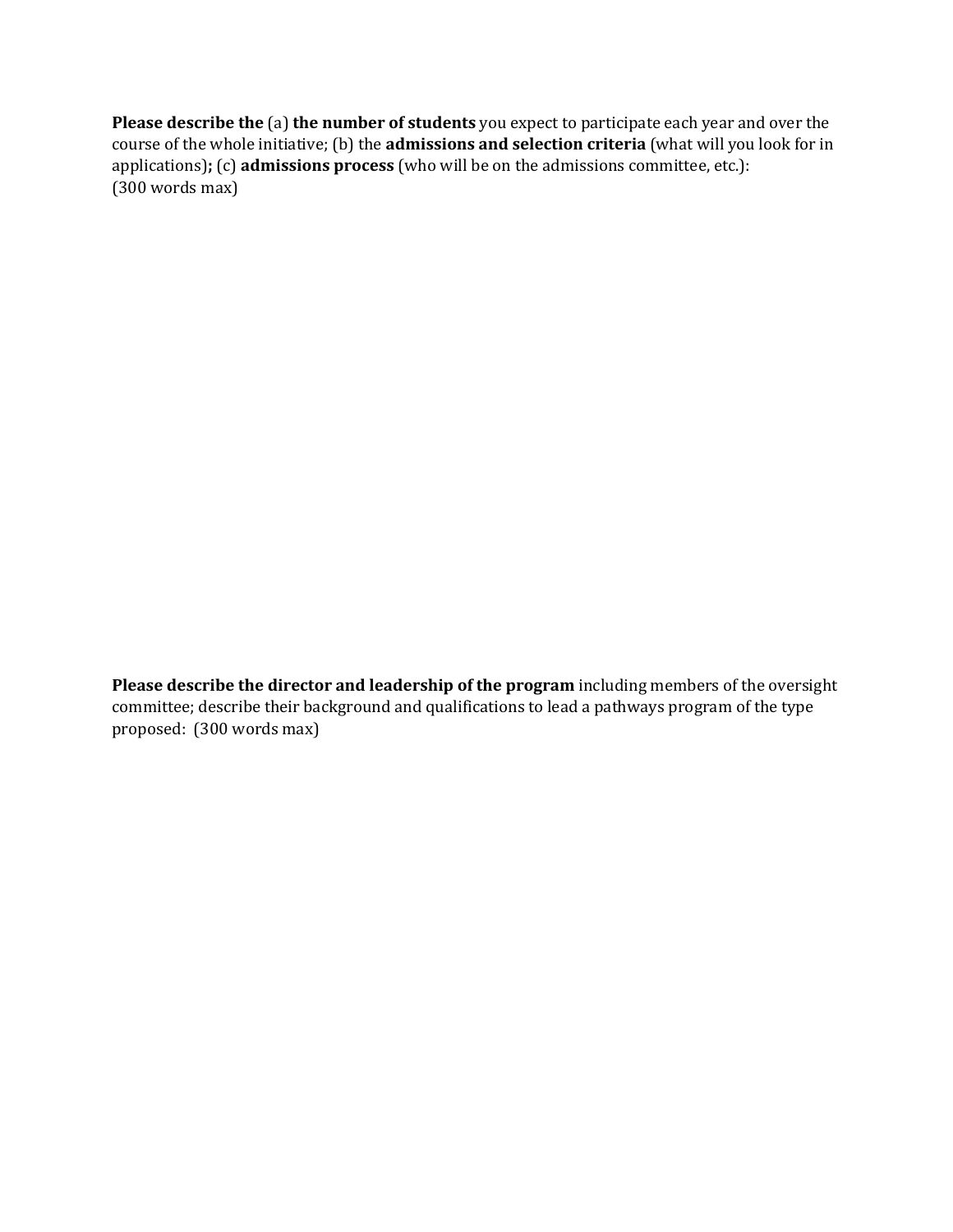**What is the alignment between this pathways program and the PhD program(s) to which students might then apply?** Is/are the PhD program(s) aware of this application? Proposed pathways programs may be somewhat broad, but it is also expected that some of the relevant nextstep PhD programs are aware of the pathways program and are supportive. Did any faculty from relevant PhD programs help to define core expectations of the pathways program? (200 words max)

**What networking opportunities (social and professional) will be provided for students in the program? How will you help to ensure that students feel connected, part of a community, and involved?** Our goal is for students to feel like JHU is welcoming place where they could see themselves in the future. How will your program help to make that happen? (200 words max)

**What opportunities will be provided for students to interact with others (outside faculty, other graduate students or postdocs, alumni, external experts) in these or related fields, including those from underrepresented backgrounds, to network and to describe what careers in these fields are like?** (150 words max)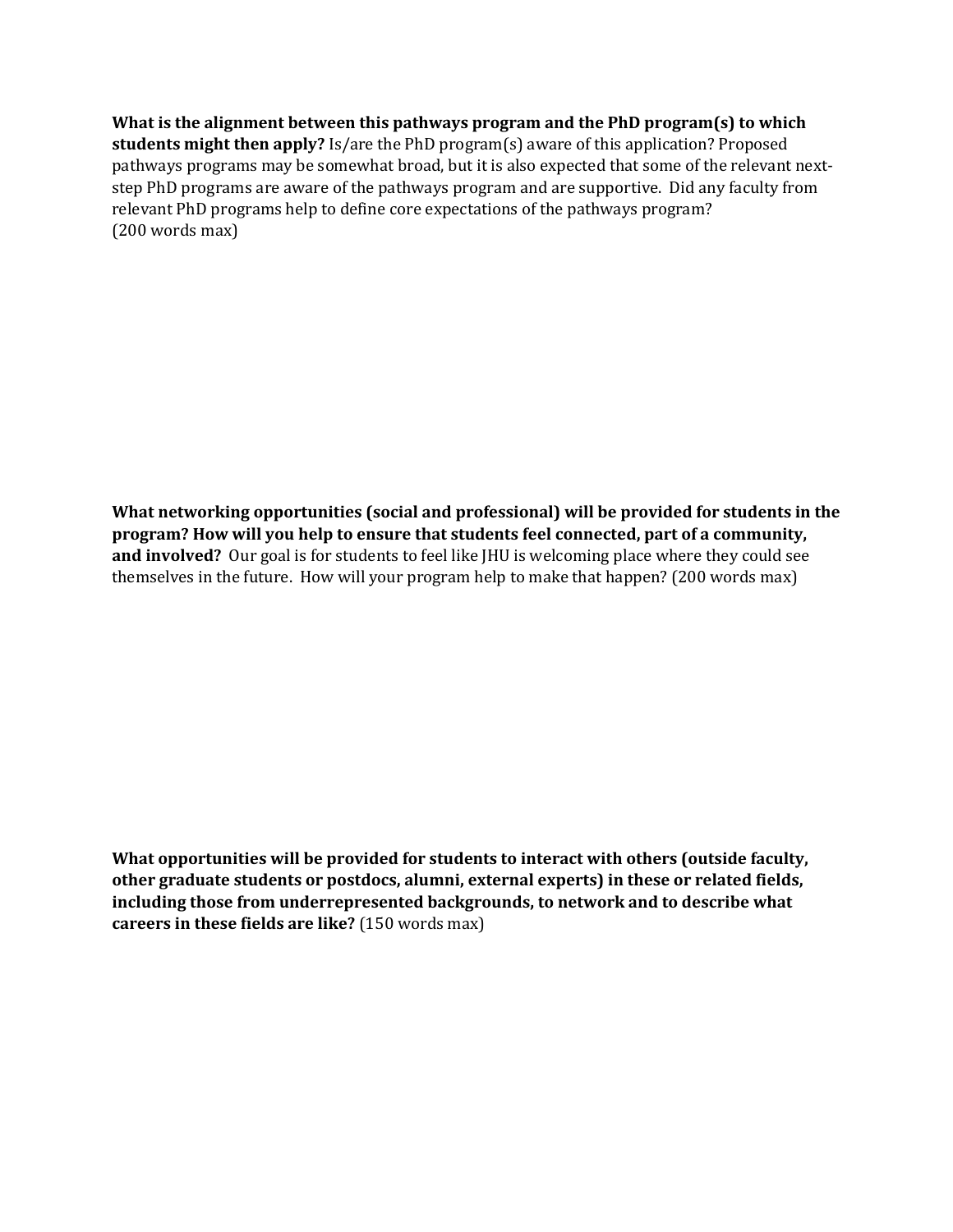**What does success look like for this program?** (150 words max)

**Timeline:** Include broad timeline that includes key milestones in planning the program, announcing program, applications, and when the program will be first delivered as well as the number of years and cohorts to be engaged. (200 words max)

**Sustainability:** How will the program be sustained beyond the period of this pilot funding? Applications are required to have sustainability plans that are as concrete as possible (e.g., commitments by the dean's office or department if certain target goals are met, etc.). (200 words max)

A letter from the school's dean addressing sustainability must be included with the application.